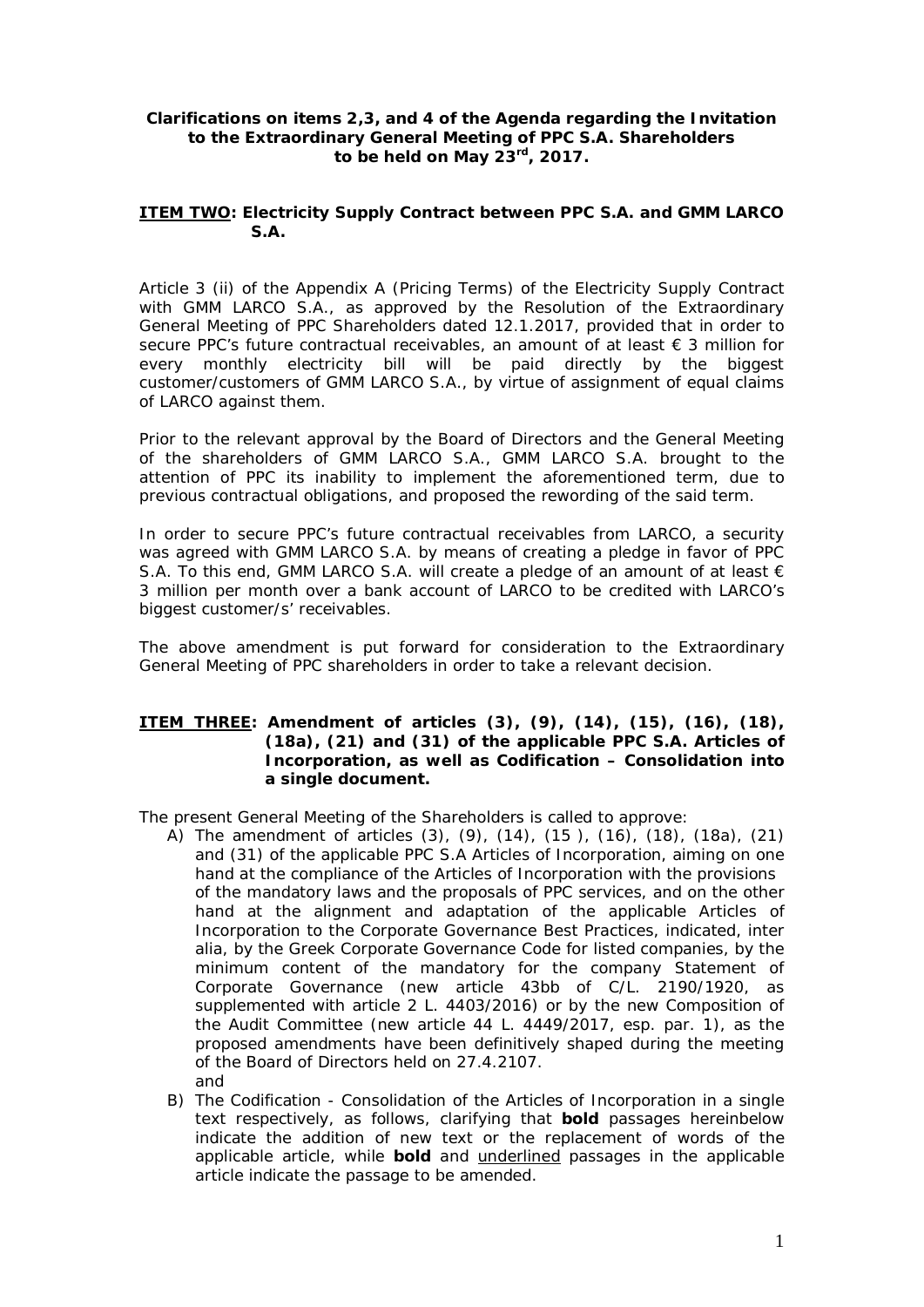| Article in force                                                                                                                                                                                                                                                                                                                                                                                                                                                                                                                                                                                                                                                                                                                                                                  | Proposed Amendment                                                                                                                                                                                                                                                          |
|-----------------------------------------------------------------------------------------------------------------------------------------------------------------------------------------------------------------------------------------------------------------------------------------------------------------------------------------------------------------------------------------------------------------------------------------------------------------------------------------------------------------------------------------------------------------------------------------------------------------------------------------------------------------------------------------------------------------------------------------------------------------------------------|-----------------------------------------------------------------------------------------------------------------------------------------------------------------------------------------------------------------------------------------------------------------------------|
| «Article 3»                                                                                                                                                                                                                                                                                                                                                                                                                                                                                                                                                                                                                                                                                                                                                                       | «Article 3»                                                                                                                                                                                                                                                                 |
| Object                                                                                                                                                                                                                                                                                                                                                                                                                                                                                                                                                                                                                                                                                                                                                                            | Object                                                                                                                                                                                                                                                                      |
| The company's object shall be:<br>$\mathcal{I}$ .<br>a) The engagement in commercial and<br>industrial activities in the energy sector, in<br>Greece and abroad. These activities shall include,<br>but not be limited to:                                                                                                                                                                                                                                                                                                                                                                                                                                                                                                                                                        | The company's object shall be:<br>1.<br>a) The engagement in commercial and<br>industrial activities in the energy sector, in Greece<br>and abroad. These activities shall include, but not<br>be limited to:                                                               |
| (1)<br>The engagement in commercial<br>and industrial activities in the electricity sector,<br>in Greece and abroad,                                                                                                                                                                                                                                                                                                                                                                                                                                                                                                                                                                                                                                                              | (1)<br>The engagement in commercial and<br>industrial activities in the electricity sector, in<br>Greece and abroad,                                                                                                                                                        |
| (2)<br>the<br>design,<br>supervision,<br>construction,<br>exploitation,<br>maintenance<br>and<br>operation of power plants,                                                                                                                                                                                                                                                                                                                                                                                                                                                                                                                                                                                                                                                       | (2) the design, supervision, construction,<br>exploitation, maintenance and operation of power<br>plants,                                                                                                                                                                   |
| (3)<br>the<br>supply<br>and<br>sale<br>Οf<br>electricity as well as of energy products and<br>services,                                                                                                                                                                                                                                                                                                                                                                                                                                                                                                                                                                                                                                                                           | (3) the supply and sale of electricity as well<br>as of energy products and services, including<br>applications,<br>installations<br>studies.<br>and<br>financing services concerning measures to<br>improve end-use energy efficiency at its<br>customers' facilities [1], |
| (4)<br>the<br>extraction,<br>generation,<br>supply and sale of energy raw materials,                                                                                                                                                                                                                                                                                                                                                                                                                                                                                                                                                                                                                                                                                              | (4) the extraction, generation, supply and<br>sale of energy raw materials,                                                                                                                                                                                                 |
| the assignment to third parties,<br>(5)<br>by virtue of contract, of any activity similar to<br>those set forth herein above.                                                                                                                                                                                                                                                                                                                                                                                                                                                                                                                                                                                                                                                     | (5) the assignment to third parties, by virtue<br>of contract, of any activity similar to those set<br>forth herein above.                                                                                                                                                  |
|                                                                                                                                                                                                                                                                                                                                                                                                                                                                                                                                                                                                                                                                                                                                                                                   | Note $[1]$<br>The addition in bold letters constitutes a<br>proposal by PPC services.                                                                                                                                                                                       |
| (6)<br>the operation or management<br>of privately-owned vessels or vessels owned by<br>third parties, under Greek or foreign flag having<br>as sole object the transportation of liquid fuels.                                                                                                                                                                                                                                                                                                                                                                                                                                                                                                                                                                                   | $(6)$ the<br>operation<br>or<br>management<br>of<br>privately-owned vessels or vessels owned by third<br>parties, under Greek or foreign flag having as sole<br>object the transportation of liquid fuels.                                                                  |
| b)<br>The engagement in commercial and<br>industrial activities in the telecommunications<br>sector, the provision of services to third parties<br>related to Projects design, management and<br>supervision, the provision of services to third<br>parties related to training and occupational<br>health and safety, the provision of services to<br>third-party Companies on organization and<br>information<br>technology issues,<br>the design,<br>construction,<br>maintenance,<br>management,<br>exploitation and operation of waste treatment<br>units, including power generation from or/and in<br>relation to waste management, as well as the<br>development of all kinds of assets held by the<br>company.                                                           | b)<br>[Remains as it is]                                                                                                                                                                                                                                                    |
| The establishment of companies, the<br>C)<br>participation in joint ventures, as well as, the<br>acquisition of shares of other companies, Greek<br>or foreign, and, in general, the participation in<br>enterprises pursuing aims similar to those under<br>a) and b) of the present paragraph or the<br>activities of which (enterprises) are directly or<br>indirectly related to the object of the company or<br>whose object is the profitable use of the movable<br>or immovable assets of the company and the<br>development of its resources, including the<br>participation in public tendering procedures of<br>Contracts for Public-Private Partnerships (PPPs),<br>as well as the establishment or participation in<br>the share capital of Special Purpose Companies | [Remains as it is]<br>C)                                                                                                                                                                                                                                                    |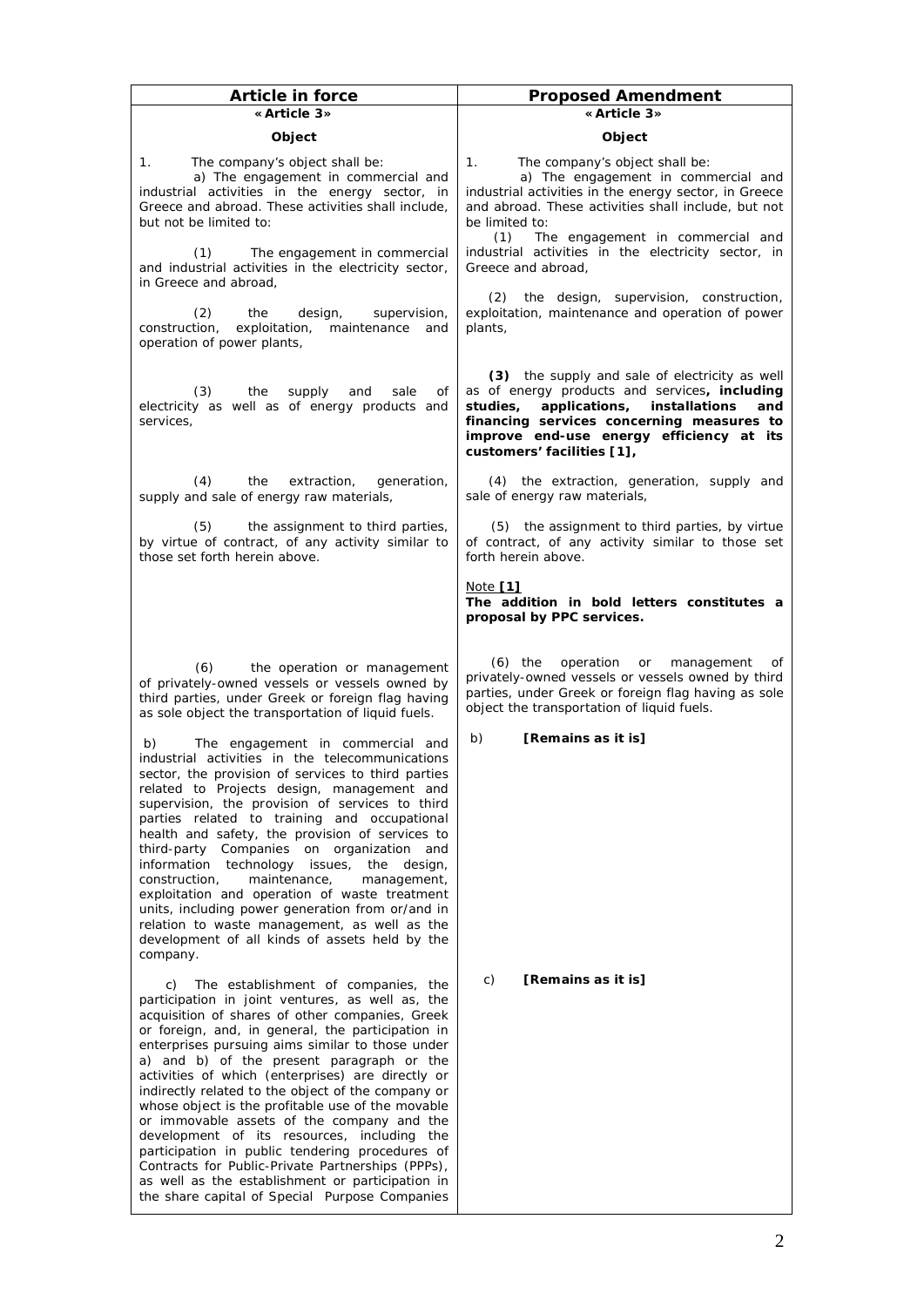| within the framework and in execution of PPPs.                                                                                                                                                                                                                                                                                                                                                                                                                                                                                                                                                                                                                                                                                                                                                                                  |                                                                                                                                                                                                                                                                                                                                                                                                                                                                                                                                                              |
|---------------------------------------------------------------------------------------------------------------------------------------------------------------------------------------------------------------------------------------------------------------------------------------------------------------------------------------------------------------------------------------------------------------------------------------------------------------------------------------------------------------------------------------------------------------------------------------------------------------------------------------------------------------------------------------------------------------------------------------------------------------------------------------------------------------------------------|--------------------------------------------------------------------------------------------------------------------------------------------------------------------------------------------------------------------------------------------------------------------------------------------------------------------------------------------------------------------------------------------------------------------------------------------------------------------------------------------------------------------------------------------------------------|
| 2. In order to attain the objects referred to in<br>the preceding paragraph, PPC S.A. may, in<br>particular,<br>a)<br>conclude any kind of contracts<br>or agreements with domestic or foreign natural<br>or legal persons and inter-state organizations.<br>participate in the capital of<br>b)<br>existing companies or in the capital of<br>companies to be established in the future, grant<br>loans to the said companies and furnish<br>quarantees in their favor.<br>issue any bonded loans of any<br>C)<br>nature whatsoever and participate in the share<br>capital of companies to which the company has<br>granted loans through the conversion or not of<br>the bonds of the aforesaid loans into shares.<br>3. The company may engage in any other action<br>or activity in order to fulfill its object within the | 2.<br>[Remains as it is]<br>[Remains as it is]<br>3.                                                                                                                                                                                                                                                                                                                                                                                                                                                                                                         |
| scope of these Articles of Incorporation and of<br>the standing provisions, in any commercial or<br>other activity and perform any material or legal<br>act, directly or indirectly connected with its<br>object.                                                                                                                                                                                                                                                                                                                                                                                                                                                                                                                                                                                                               |                                                                                                                                                                                                                                                                                                                                                                                                                                                                                                                                                              |
| «Article 9»                                                                                                                                                                                                                                                                                                                                                                                                                                                                                                                                                                                                                                                                                                                                                                                                                     | « Article 9»                                                                                                                                                                                                                                                                                                                                                                                                                                                                                                                                                 |
| Composition and Term of Office of the<br><b>Board of Directors</b>                                                                                                                                                                                                                                                                                                                                                                                                                                                                                                                                                                                                                                                                                                                                                              | Composition and Term of Office of the Board<br>of Directors                                                                                                                                                                                                                                                                                                                                                                                                                                                                                                  |
| The Board of Directors shall<br>$\mathcal{I}$ .<br>consist of eleven (11) members divided into<br>executive and non-executive members and<br>elected for a three-year term. In order to ensure<br>continuity in the administration of the affairs and<br>the representation of the company, the term of<br>office of each member may be extended ipso<br>jure until the first Ordinary General Meeting to<br>be held after the expiration of term of each<br>member.                                                                                                                                                                                                                                                                                                                                                            | The Board of Directors (or "BoD") shall<br>1. a)<br>consist of eleven (11) members divided into<br>non-executive members<br>executive<br>and<br>and<br>elected for a three-year term, at least five (5)<br>of which shall be independent non-executive<br>members. In order to ensure continuity in the<br>administration<br>of<br>the<br>affairs<br>and<br>the<br>representation of the company, the term of office<br>of each member may be extended ipso jure until<br>the first Ordinary General Meeting to be held<br>after the expiration of its term. |
|                                                                                                                                                                                                                                                                                                                                                                                                                                                                                                                                                                                                                                                                                                                                                                                                                                 | b) The members of the Board of Directors<br>may in any case be re-elected and may at<br>any time be revoked by the General Meeting<br>of the Shareholders. Especially, with regard<br>to the members of the Board who are<br>elected according to the procedure of par. 2<br>item b) herein, a reasoned decision by the<br>Board of Directors, for reasons pertaining to<br>the fulfilment of their duties as members of<br>the Board, is required for their revocation.                                                                                     |
|                                                                                                                                                                                                                                                                                                                                                                                                                                                                                                                                                                                                                                                                                                                                                                                                                                 | c) The participation of independent non-<br>executive members to the Board of Directors<br>shall not exceed three consecutive terms,<br>namely nine (9) years in total.                                                                                                                                                                                                                                                                                                                                                                                      |
|                                                                                                                                                                                                                                                                                                                                                                                                                                                                                                                                                                                                                                                                                                                                                                                                                                 | d)<br>The number of the non-executive<br>members of the Board linked by any type of<br>employment relation to the company or to<br>any of its associated companies cannot<br>exceed at maximum the number of three (3)<br>out of the total number of its members.                                                                                                                                                                                                                                                                                            |
|                                                                                                                                                                                                                                                                                                                                                                                                                                                                                                                                                                                                                                                                                                                                                                                                                                 | 2.<br>The Board of Directors shall consist of:                                                                                                                                                                                                                                                                                                                                                                                                                                                                                                               |
| 2.<br>The Board of Directors shall consist of:<br>a)<br>Eight (8) members, including the Chief<br>Executive Officer, elected by the General Meeting<br>of the shareholders of the company. The Board<br>of Directors shall elect from among the said<br>members its Chairman and Vice Chairman,<br>pursuant to article 14 hereof.                                                                                                                                                                                                                                                                                                                                                                                                                                                                                               | a)<br>Nine (9) members, including the Chief<br>Executive Officer, elected by the General Meeting<br>of the shareholders of the company. The Board of<br>shall elect from among<br>Directors<br>the said<br>members<br>its Chairman and Vice Chairman,<br>pursuant to article 14 hereof.                                                                                                                                                                                                                                                                      |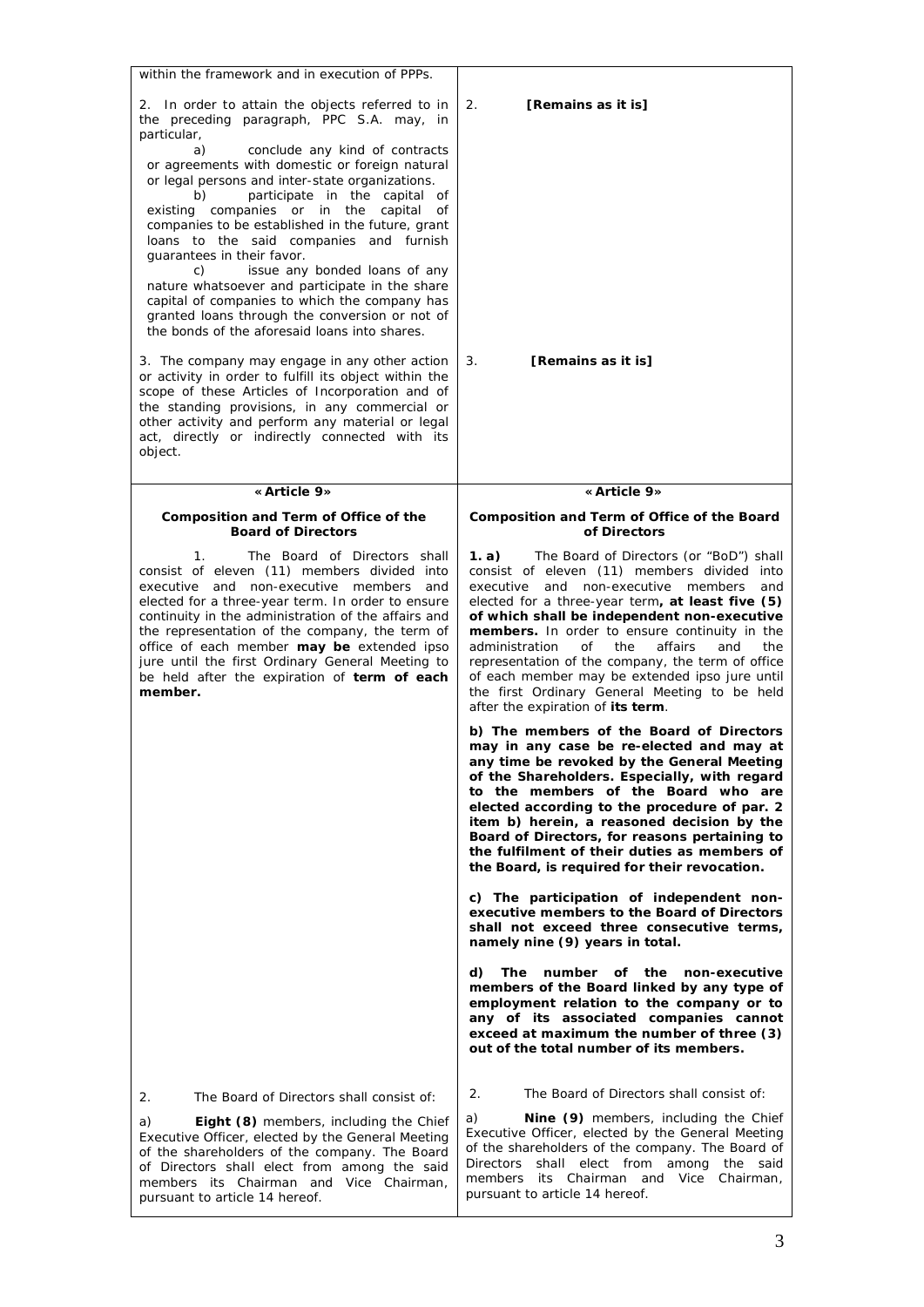| b)<br>Two (2) members representing the                                                            | b) [Remains as it is]                                                            |
|---------------------------------------------------------------------------------------------------|----------------------------------------------------------------------------------|
| employees of the company. These members<br>shall be elected by direct, general ballot and by      |                                                                                  |
| means of the proportional representation system                                                   |                                                                                  |
| within a time period of two (2) months from the                                                   |                                                                                  |
| relevant notification to the most representative                                                  |                                                                                  |
| trade union (ASOP). The election of the                                                           |                                                                                  |
| representatives of the employees to the Board of                                                  |                                                                                  |
| Directors shall be conducted by an election<br>committee appointed by the most representative     |                                                                                  |
| union of the company,<br>trade<br>which<br>in                                                     |                                                                                  |
| (committee) at least one representative from the                                                  |                                                                                  |
| remaining trade unions of the company shall                                                       |                                                                                  |
| participate. The procedure of the said election,                                                  |                                                                                  |
| the<br>appointment<br>0f<br>the<br>local<br>election                                              |                                                                                  |
| committees, the time and the details of the<br>polling, as well as the counting of the votes and  |                                                                                  |
| the announcement of the results thereof, shall                                                    |                                                                                  |
| be the job of said committee, which shall be                                                      |                                                                                  |
| presided over by a judicial functionary pursuant                                                  |                                                                                  |
| to the provision of article 11 of Law 1264/1982                                                   |                                                                                  |
| concerning "Democratization of the Trade-union<br>Movement - The Rights of the Unions" (Official  |                                                                                  |
| Gazette, volume A, issue no. 79). The same                                                        |                                                                                  |
| procedure shall also apply to the appointment of                                                  |                                                                                  |
| the substitute members in replacement of the                                                      |                                                                                  |
| members of the Board elected in accordance                                                        |                                                                                  |
| with the procedure set forth in the paragraph                                                     |                                                                                  |
| herein. In case the substitute member resigns or<br>leaves his office vacant, for any reason      |                                                                                  |
| whatsoever, his position shall be occupied by the                                                 |                                                                                  |
| substitute member who follows next in order.                                                      |                                                                                  |
|                                                                                                   |                                                                                  |
| c) One (1) member designated by the                                                               | c) item c) is deleted and as a consequence                                       |
| Economic and Social Committee (ESC) and<br>coming from agencies relating to the                   | the members of item a) increase to nine (9).                                     |
| activities of the company. The member                                                             |                                                                                  |
| designated by the ESC shall be proposed as                                                        |                                                                                  |
| <u>a member within a time period of two (2)</u>                                                   |                                                                                  |
| months as of its notification to the said                                                         |                                                                                  |
| Committee by the Minister of Environment,                                                         |                                                                                  |
| <b>Energy and Climate Change and shall be</b><br>appointed by virtue of Decision of the said      |                                                                                  |
| Minister. The same procedure shall also                                                           |                                                                                  |
| apply to the substitution of the said                                                             |                                                                                  |
| member, in the event of resignation or                                                            |                                                                                  |
| vacancy in the office of said member for                                                          |                                                                                  |
| any reason whatsoever as well as to the<br>revocation of said member.                             |                                                                                  |
|                                                                                                   |                                                                                  |
| the event that for any reason<br>3.<br>In                                                         | In the event of non-election or non-prompt<br>3.                                 |
| any representative of the<br>whatsoever                                                           | filling of any vacancy or non-substitution of the                                |
| employees or the representative of ESC is<br>not elected or in the event any vacancy in the       | members of the Board, for any reason                                             |
| office of the aforesaid representatives is not                                                    | whatsoever, this shall not impede the constitution                               |
| promptly filled within the time limit of two                                                      | and functioning of the Board of Directors without                                |
| (2) months as of the notification of the                                                          | these members, provided that the remaining<br>members are not less than six (6). |
| agencies, this shall not impede the constitution                                                  |                                                                                  |
| and functioning of the Board of Directors.                                                        |                                                                                  |
|                                                                                                   |                                                                                  |
| 4.<br>a)<br>In case that for any reason                                                           | 4.<br>a) [Remains as it is]                                                      |
| whatsoever there shall be a vacancy in the office<br>of a Board Member elected in accordance with |                                                                                  |
| the procedure set forth in paragraph 2 a) of the                                                  |                                                                                  |
| present article, the remaining members of the                                                     |                                                                                  |
| Board shall elect another member for the                                                          |                                                                                  |
| balance of the term of the member in the office                                                   |                                                                                  |
| of whom a vacancy has occurred, and such<br>election is posted on the websites of the             |                                                                                  |
| company and of the General<br>Electronic                                                          |                                                                                  |
| Commercial Registry (GECR or GEMI) and is                                                         |                                                                                  |
| announced by the Board of Directors at the next                                                   |                                                                                  |
| meeting of the General Meeting.                                                                   |                                                                                  |
| b)<br>In the event of a vacancy in the                                                            | b) In the event of a vacancy in the office of the                                |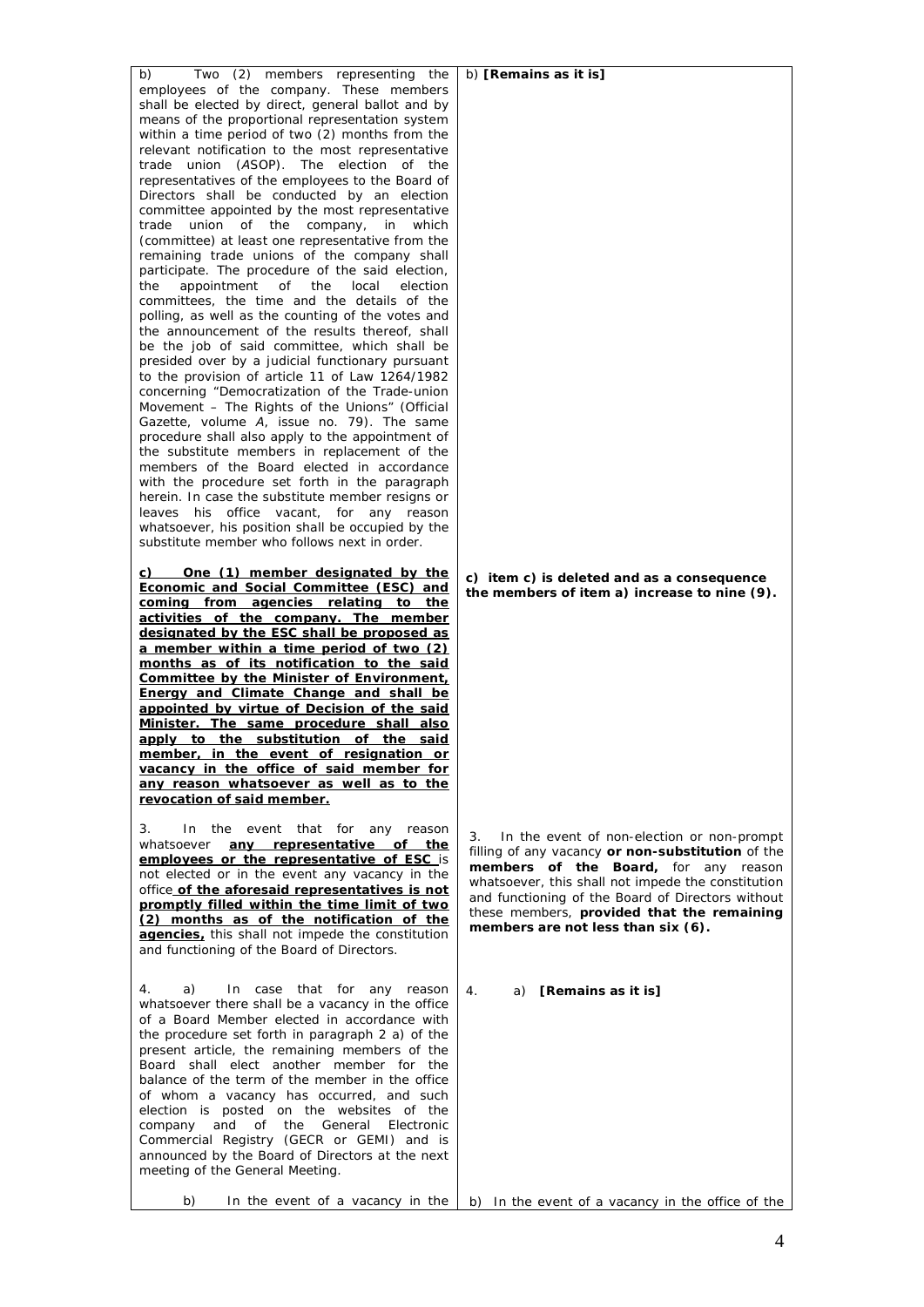*office of the Chief Executive Officer for any reason whatsoever the Chairman of the Board of Directors shall temporarily act as Chief Executive Officer or if the posts of Chairman of the Board of Directors and of Chief Executive Officer coincide to the same person, the Vice Chairman of the Board of Directors, appointed pursuant to article 14 par. 1 of the present Articles of Incorporation, shall act as Chief Executive Officer. In such instances, the Board of Directors shall call a meeting of the General Meeting of shareholders within the shortest possible time for the election of the new Chief Executive Officer.* 

*c) In the event of a vacancy in the office of the Chairman of the Board of Directors for any reason whatsoever the Chief Executive Officer of the company shall temporarily act as Chairman or if the posts of Chairman of the Board of Directors and of Chief Executive Officer coincide to the same person, the Vice Chairman of the Board of Directors, appointed pursuant to article 14 par. 1 of the present Articles of Incorporation, shall act as Chairman. In the event of a vacancy in the office of both the Chairman and the Chief Executive Officer, and should no Vice Chairman of the Board of Directors have been elected, the Chairman shall be substituted by the senior member of the Board of Directors.* 

*d) In the event that the Chief Executive Officer or the Chairman are absent or temporarily unable to perform their functions, the Vice Chairman and, if there is no Vice Chairman, a person designated by the Board of Directors among its members who have been elected by the General Meeting in accordance with Article 9 par. 2 a) of the Articles of Incorporation, shall substitute for them.* 

*5. Failure to post on the websites of the company and of the GECR and to announce the election or the substitution of a Board Member by the General Meeting shall not invalidate the resolutions of the Board of Directors taken with the participation of the said member.* 

Chief Executive Officer for any reason whatsoever, the Chairman of the Board of Directors shall temporarily act as Chief Executive Officer; if the posts of Chairman of the Board of Directors and of Chief Executive Officer coincide to the same person, the Vice Chairman of the Board of Directors, appointed pursuant to article 14 par. 1 hereof, or, **if there is no Vice Chairman, a person designated by the Board of Directors among its members who have been elected by the General Meeting in accordance with article 9, par. 2 item a) hereof and by priority among its executives members,** shall temporarily act as Chief Executive Officer. In such instances, the Board of Directors shall call a meeting of the General Meeting of shareholders within the shortest possible time for the election of the new Chief Executive Officer.

c) In the event of a vacancy in the office of the Chairman of the Board of Directors for any reason whatsoever, the Chief Executive Officer of the company shall temporarily act as Chairman or if the posts of Chairman of the Board of Directors and of Chief Executive Officer coincide to the same person, the Vice Chairman of the Board of Directors, appointed pursuant to article 14 par. 1 hereof, shall act as Chairman. In the event of a vacancy in the office of both the Chairman and the Chief Executive Officer, and should no Vice Chairman of the Board of Directors have been elected, the Chairman shall be substituted by the senior member of the Board of Directors, **from among the members elected pursuant to par. 2 item a) herein.**

d) In the event that the Chief Executive Officer or the Chairman are absent or temporarily unable to perform their functions, the Vice Chairman and, if there is no Vice Chairman, a person designated by the Board of Directors among its members who have been elected by the General Meeting in accordance with article  $\frac{9}{9}$  par. 2 a) of the Articles of Incorporation, **and by priority among its executive members**, shall substitute for them.

**5. The nominations for membership on the Board of Directors, along with the curriculum vitae of the nominees, shall be submitted to the company at least three (3) working days prior to the convocation date of the General Meeting called for their election, in order to be examined with regard to any impediments or incompatibilities, as well as to the criteria of their independence (especially in the case of appointment of independent members) by a Committee to be established by the Board of Directors.** 

**6. [Par. 5 is renumbered as par. 6 and its content remains as it is.]**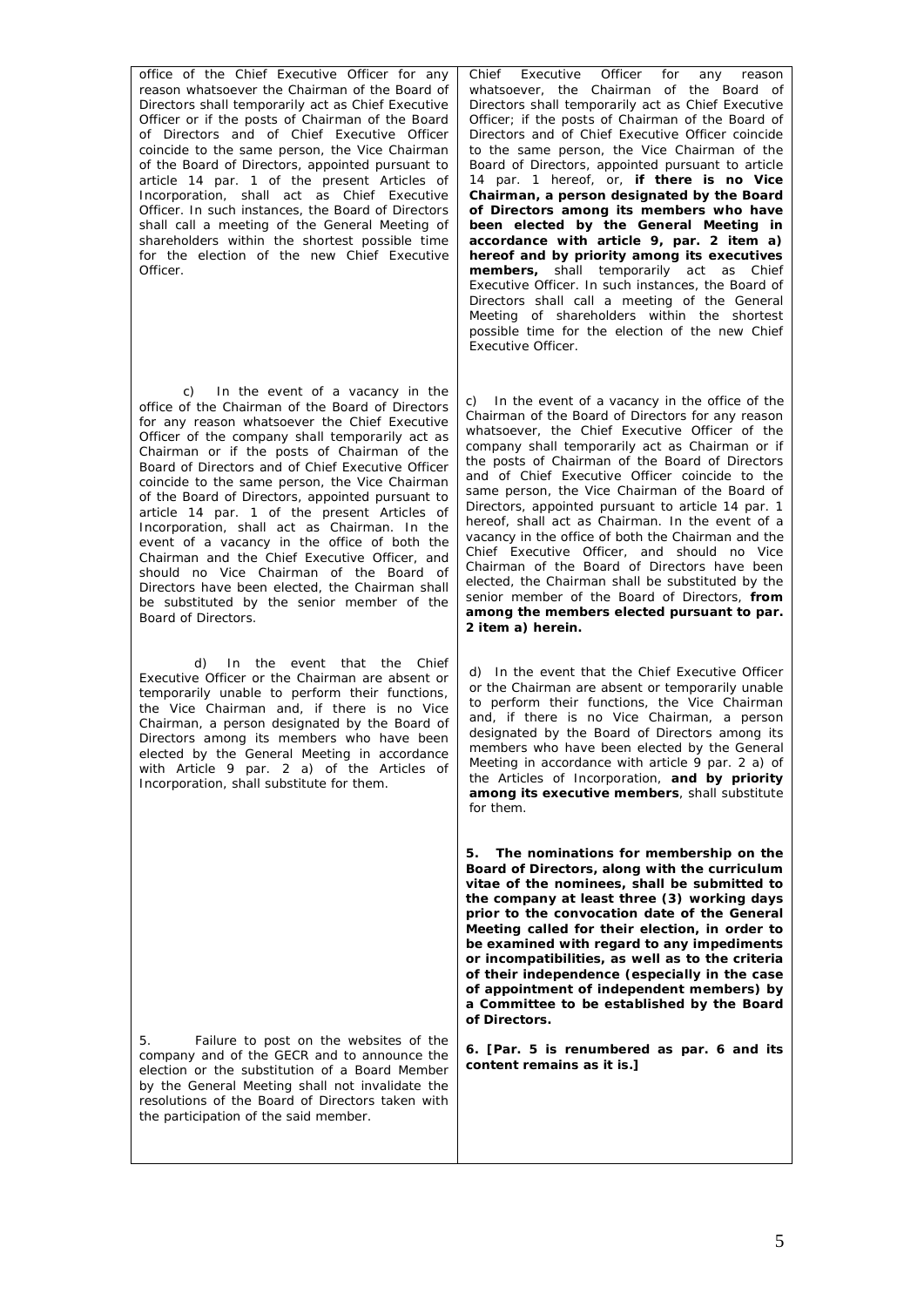| «Article 14»                                                                                                                                                                                                                                                                                                                                                                                                                                                                                                                                                                                                                                                                                                                                                                                                                                                                                                                                                                                                                                                                                    | « Article 14»                                                                                                                                                                                                                                                                                                                                                                                                                                                                                                                                                                                                                                                                                                                                                                                                                                                                                                                                                                                                                                                                                                                                     |
|-------------------------------------------------------------------------------------------------------------------------------------------------------------------------------------------------------------------------------------------------------------------------------------------------------------------------------------------------------------------------------------------------------------------------------------------------------------------------------------------------------------------------------------------------------------------------------------------------------------------------------------------------------------------------------------------------------------------------------------------------------------------------------------------------------------------------------------------------------------------------------------------------------------------------------------------------------------------------------------------------------------------------------------------------------------------------------------------------|---------------------------------------------------------------------------------------------------------------------------------------------------------------------------------------------------------------------------------------------------------------------------------------------------------------------------------------------------------------------------------------------------------------------------------------------------------------------------------------------------------------------------------------------------------------------------------------------------------------------------------------------------------------------------------------------------------------------------------------------------------------------------------------------------------------------------------------------------------------------------------------------------------------------------------------------------------------------------------------------------------------------------------------------------------------------------------------------------------------------------------------------------|
| Chairman and Vice Chairman<br>of the Board of Directors                                                                                                                                                                                                                                                                                                                                                                                                                                                                                                                                                                                                                                                                                                                                                                                                                                                                                                                                                                                                                                         | Chairman and Vice Chairman<br>of the Board of Directors                                                                                                                                                                                                                                                                                                                                                                                                                                                                                                                                                                                                                                                                                                                                                                                                                                                                                                                                                                                                                                                                                           |
| 1. The Board of Directors shall elect its Chairman<br>whose position may coincide with that of the Chie<br>Executive Officer. In the event that the aforesaid<br>positions shall coincide to the same person, the<br>Board shall elect a Vice Chairman too.                                                                                                                                                                                                                                                                                                                                                                                                                                                                                                                                                                                                                                                                                                                                                                                                                                     | 1. The Board of Directors, upon completion of<br>the procedure of article 49 A of the Hellenic<br>Parliament Standing Orders, shall elect its<br>Chairman, whose position may coincide with that<br>of the Chief Executive Officer. In the event that<br>the aforesaid positions shall coincide to the same<br>person, the Board shall elect a Vice Chairman too.                                                                                                                                                                                                                                                                                                                                                                                                                                                                                                                                                                                                                                                                                                                                                                                 |
| 2.<br>The<br>Chairman shall represent<br>the<br>company and monitor the implementation of the<br>decisions of the Board of Directors. He/She shall<br>convene the Board, preside at the meetings<br>thereof, determine the items on the agenda,<br>conduct the meetings and put said items under<br>vote. The Chairman shall also submit, at regular<br>intervals, the reports regarding the conduct of<br>business and the activities of the company<br>stipulated by the standing provisions and the<br>Articles of Incorporation.                                                                                                                                                                                                                                                                                                                                                                                                                                                                                                                                                            | 2.<br>[Remains as it is]                                                                                                                                                                                                                                                                                                                                                                                                                                                                                                                                                                                                                                                                                                                                                                                                                                                                                                                                                                                                                                                                                                                          |
| «Article 15»                                                                                                                                                                                                                                                                                                                                                                                                                                                                                                                                                                                                                                                                                                                                                                                                                                                                                                                                                                                                                                                                                    | «Article 15»                                                                                                                                                                                                                                                                                                                                                                                                                                                                                                                                                                                                                                                                                                                                                                                                                                                                                                                                                                                                                                                                                                                                      |
| <b>Chief Executive Officer</b>                                                                                                                                                                                                                                                                                                                                                                                                                                                                                                                                                                                                                                                                                                                                                                                                                                                                                                                                                                                                                                                                  | <b>Chief Executive Officer</b>                                                                                                                                                                                                                                                                                                                                                                                                                                                                                                                                                                                                                                                                                                                                                                                                                                                                                                                                                                                                                                                                                                                    |
| $\mathcal{I}$ .<br>The Chief Executive Officer of<br>the company shall be elected by the General<br>Meeting of shareholders for a three-year term of<br>office.                                                                                                                                                                                                                                                                                                                                                                                                                                                                                                                                                                                                                                                                                                                                                                                                                                                                                                                                 | 1. The Chief Executive Officer of the company<br>shall be elected by the General Meeting of<br>shareholders, upon completion of the<br>procedure of article 49 A of the Hellenic<br>Parliament Standing Orders, for a three-year<br>term of office.                                                                                                                                                                                                                                                                                                                                                                                                                                                                                                                                                                                                                                                                                                                                                                                                                                                                                               |
| 2.<br>The<br>Chief Executive Officer<br>shall be the highest-ranking executive officer of<br>the company, he/she shall be at the head of all<br>the services thereof, conduct their activities,<br>decide on the further organization of the<br>company within the scope of these Articles of<br>Incorporation and the relevant resolutions of the<br>Board of Directors, make the necessary decisions<br>within the framework of the provisions governing<br>the operation of the company, of the approved<br>plans and budgets, of the Strategic Plan (S.P.),<br>of the Business Plan (B.P.) and of the terms of<br>the Management Contract he/she has entered<br>into with the company pursuant to Article 16<br>The Chief Executive Officer<br>hereof.<br>shall<br>represent the company within the limits of his<br>duties on the basis of these Articles of<br>Incorporation or of the resolutions of the Board<br>of Directors and may authorize or empower<br>other persons, members of the Board or low-<br>ranking or high-ranking executives of the<br>company to represent him/her. | 2. The Chief Executive Officer shall be the<br>highest-ranking executive officer of the company,<br>he/she shall be at the head of all the services<br>thereof, conduct their activities, decide on the<br>further organization of the company within the<br>scope of the present Articles of Incorporation and<br>the relevant resolutions of the Board of Directors,<br>make the necessary decisions within the<br>framework of the provisions governing the<br>operation of the company, of the approved plans<br>and budgets, of the Strategic Plan (S.P.), of the<br>Business Plan (B.P.) and of the terms of the<br>Management Contract he/she has entered into<br>with the company pursuant to Article 16 hereof.<br>The Chief Executive Officer shall represent the<br>company within the limits of his/her duties on the<br>basis of these Articles of Incorporation or of the<br>resolutions of the Board of Directors and may<br>authorize or empower other persons, such as<br>members of the Board, high-ranking or low-<br>ranking executives of the company, as well as<br>any kind of PPC employees [2], to represent<br>him/her. |
| 3.<br>The Chief Executive Officer<br>shall have the following duties under the Articles<br>of Incorporation, as well as all other duties,<br>which shall be delegated to him/her upon<br>resolution of the Board of Directors. He/she<br>shall:<br>Submit<br>the<br>Board<br>a)<br>to<br>οf<br>Directors of the company the proposals and<br>recommendations required for the attainment of<br>the company's objects, as specified in the                                                                                                                                                                                                                                                                                                                                                                                                                                                                                                                                                                                                                                                       | The Chief Executive Officer shall have the<br>3.<br>following<br>duties<br>under<br>the<br>Articles<br>of<br>Incorporation, as well as all other duties, which<br>shall be delegated to him/her upon resolution of<br>the Board of Directors. He/she shall:<br>[Remains as it is]<br>a)                                                                                                                                                                                                                                                                                                                                                                                                                                                                                                                                                                                                                                                                                                                                                                                                                                                           |
| Strategic Plan and the Business Plan.<br>b)<br>Make<br>decisions<br>the<br>on<br>conclusion of contracts of a value to be<br>determined on each occasion by decision of the<br><b>Board of Directors.</b>                                                                                                                                                                                                                                                                                                                                                                                                                                                                                                                                                                                                                                                                                                                                                                                                                                                                                       | b) Make decisions on the awarding of contracts<br>of a value to be determined on each occasion by<br>decision of the Board of Directors.                                                                                                                                                                                                                                                                                                                                                                                                                                                                                                                                                                                                                                                                                                                                                                                                                                                                                                                                                                                                          |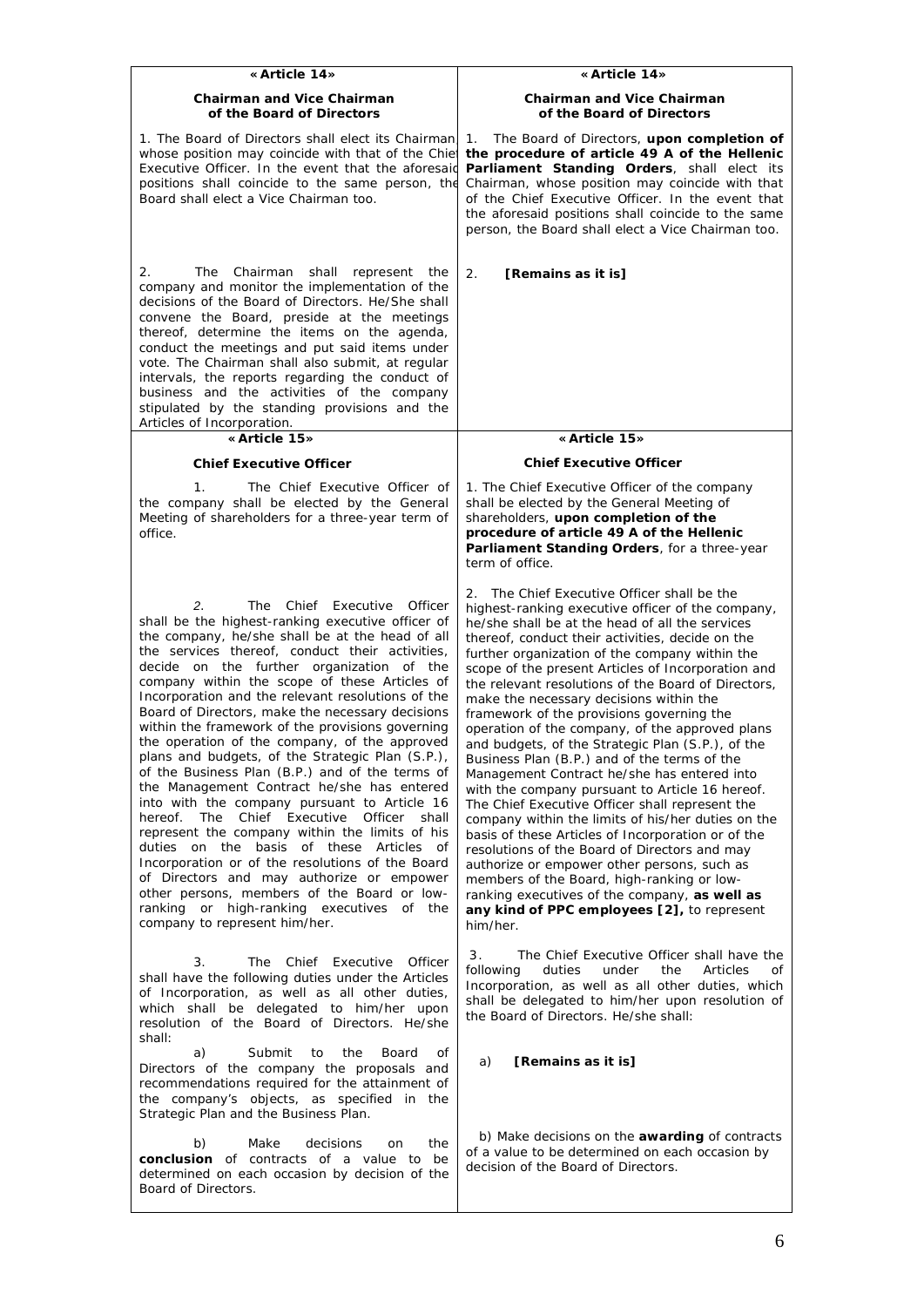|                                                                                                                                                                                                                                                                                                                                                                                                                                                                                                                                                                                                                                                                                                                                                                                                                                                                                                                                                                                                                                                                                                                                                                                                                                                                                    | Note $[2]$<br>The passage in bold letters also constitutes                                                                                                                                                                                                                                                                                                                                                                                                                                                                                                                                                                                                                                                                                                                                                                                |
|------------------------------------------------------------------------------------------------------------------------------------------------------------------------------------------------------------------------------------------------------------------------------------------------------------------------------------------------------------------------------------------------------------------------------------------------------------------------------------------------------------------------------------------------------------------------------------------------------------------------------------------------------------------------------------------------------------------------------------------------------------------------------------------------------------------------------------------------------------------------------------------------------------------------------------------------------------------------------------------------------------------------------------------------------------------------------------------------------------------------------------------------------------------------------------------------------------------------------------------------------------------------------------|-------------------------------------------------------------------------------------------------------------------------------------------------------------------------------------------------------------------------------------------------------------------------------------------------------------------------------------------------------------------------------------------------------------------------------------------------------------------------------------------------------------------------------------------------------------------------------------------------------------------------------------------------------------------------------------------------------------------------------------------------------------------------------------------------------------------------------------------|
|                                                                                                                                                                                                                                                                                                                                                                                                                                                                                                                                                                                                                                                                                                                                                                                                                                                                                                                                                                                                                                                                                                                                                                                                                                                                                    | the wording of article 8, par. 7 of the PPC<br>Operating Rules.                                                                                                                                                                                                                                                                                                                                                                                                                                                                                                                                                                                                                                                                                                                                                                           |
| «Article 16»                                                                                                                                                                                                                                                                                                                                                                                                                                                                                                                                                                                                                                                                                                                                                                                                                                                                                                                                                                                                                                                                                                                                                                                                                                                                       | «Article 16»                                                                                                                                                                                                                                                                                                                                                                                                                                                                                                                                                                                                                                                                                                                                                                                                                              |
| Management Contract<br>and follow-up of its implementation                                                                                                                                                                                                                                                                                                                                                                                                                                                                                                                                                                                                                                                                                                                                                                                                                                                                                                                                                                                                                                                                                                                                                                                                                         | Management Contract<br>and follow-up of its implementation                                                                                                                                                                                                                                                                                                                                                                                                                                                                                                                                                                                                                                                                                                                                                                                |
| A Management Contract shall<br>1.<br>be entered into by and between the company,<br>represented by the Chairman and, in the event<br>that the positions of Chairman of the Board and<br>Chief Executive Officer coincide, by a specially<br>authorized member of the Board of Directors<br>designated by decision of the Board of Directors<br>and the Chief Executive Officer. By virtue of the<br>said Contract, the goals which the Chief<br>Executive Officer undertakes to achieve during<br>his/her term of office [shall be specified<br>within the framework of the Strategic Plan<br>and the Business Plan1.                                                                                                                                                                                                                                                                                                                                                                                                                                                                                                                                                                                                                                                              | A Management Contract shall be entered<br>1.<br>into by and between the company, represented<br>by the Chairman and, in the event that the<br>positions of Chairman of the Board and Chief<br>Executive Officer shall coincide, by a specially<br>authorized member of the Board of Directors<br>designated by decision of the latter, and the Chief<br>Executive Officer. By virtue of the<br>said<br>Management Contract, which shall be signed<br>within six (6) months from the entry into<br>office of the Chief Executive Officer, the goals<br>which the Chief Executive Officer undertakes to<br>achieve during his term of office shall be<br>specified.                                                                                                                                                                         |
| The Management Contract<br>2.<br>shall in particular include:<br>a) The terms and rules for the<br>achievement of the goals of the Business<br>Plan and the procedure of follow-up of its<br>implementation.<br>b)<br>The terms and conditions of<br>its amendment, particularly in case of<br>revision of the Business Plan.<br>c) Special occasions<br>οf<br>material or moral reward to the Chief<br>Executive Officer at the end of the financial<br>year and/or at the expiry of his/her term of<br>office. This reward is given in such cases<br>where the annual or overall goals of the<br>Business Plan have been achieved to a<br>degree higher than the one provided for in<br>the Management Contract thanks to his/her<br>special skills, initiatives and diligence.<br>d)<br>The<br>for<br>grounds<br>its<br>termination.<br>e)<br>The indices of crucial<br>financial figures,<br>which might include<br>indices of product<br>indicatively<br>manufacturing cost or of<br>services<br>furnishing, of productivity, of HR degree of<br>development, of quality of manufactured<br>products or of services rendered.<br>The total amount allocated<br>f)<br>annually for personnel expenditures in<br>relation to the other key financial figures of<br>the company. | [Par 2 is abolished and par. 3 is<br>2.<br>renumbered as par.2]                                                                                                                                                                                                                                                                                                                                                                                                                                                                                                                                                                                                                                                                                                                                                                           |
| 3.<br>The Management Contract shall be<br>terminated by the Board of Directors on the<br>grounds stipulated therein, in the event that<br>there is a substantial deviation from the financial<br>figures or from the deadlines set for the<br>achievement of its goals that cannot be<br>sufficiently justified or for any other important<br>reason. The Chief Executive Officer shall have no<br>voting right in the meeting for the adoption by<br>the Board of Directors of the decision authorizing<br>termination of the Management Contract. Upon<br>termination of the Management Contract, the<br>Chief Executive Officer shall be ipso jure<br>removed from office and relieved from his/her<br>capacity as member of the Board of Directors. As<br>regards his/her substitution up until the election                                                                                                                                                                                                                                                                                                                                                                                                                                                                   | 2. The Management Contract shall be terminated<br>by the Board of Directors on the grounds<br>stipulated therein, in the event that there is a<br>substantial deviation from the figures or from the<br>deadlines set for the achievement of its goals,<br>that cannot be sufficiently justified, as well as<br>for any other important reason. The Chief<br>Executive Officer shall have no voting right in the<br>meeting for the adoption by the Board of Directors<br>of the decision authorizing termination of the<br>Management Contract. Upon termination of the<br>Management Contract, the Chief Executive Officer<br>shall be ipso jure removed from office and<br>relieved from his capacity as member of the Board<br>of Directors. As regards his substitution up until<br>the election of a new Chief Executive Officer by |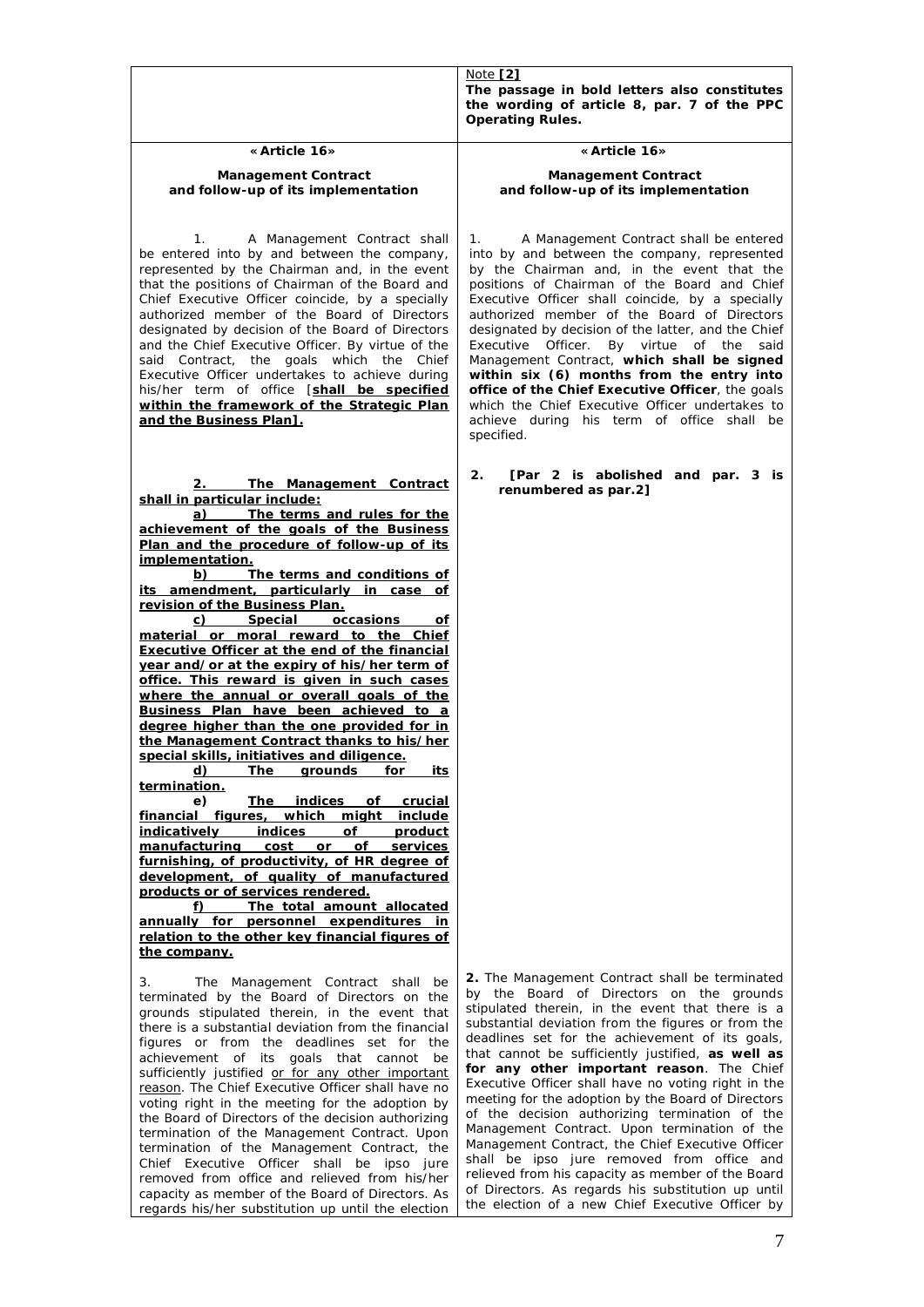| of a new Chief Executive Officer by the General<br>Meeting, the provisions of article 9, par. 4 b)<br>hereof shall be applicable.                                                                                                                                                                                                                                                                                                                                                                                                                                                                                                                 | the General Meeting, the provisions of article 9,<br>par. 4 b), hereof shall be applicable.                                                                                                                                                                                                                                                                                                                                                                                                                                                                                                                                                                                                                                                                |
|---------------------------------------------------------------------------------------------------------------------------------------------------------------------------------------------------------------------------------------------------------------------------------------------------------------------------------------------------------------------------------------------------------------------------------------------------------------------------------------------------------------------------------------------------------------------------------------------------------------------------------------------------|------------------------------------------------------------------------------------------------------------------------------------------------------------------------------------------------------------------------------------------------------------------------------------------------------------------------------------------------------------------------------------------------------------------------------------------------------------------------------------------------------------------------------------------------------------------------------------------------------------------------------------------------------------------------------------------------------------------------------------------------------------|
|                                                                                                                                                                                                                                                                                                                                                                                                                                                                                                                                                                                                                                                   |                                                                                                                                                                                                                                                                                                                                                                                                                                                                                                                                                                                                                                                                                                                                                            |
| « Article 18»                                                                                                                                                                                                                                                                                                                                                                                                                                                                                                                                                                                                                                     | «Article 18»                                                                                                                                                                                                                                                                                                                                                                                                                                                                                                                                                                                                                                                                                                                                               |
| <b>Chief Officers</b>                                                                                                                                                                                                                                                                                                                                                                                                                                                                                                                                                                                                                             | <b>Chief Officers</b>                                                                                                                                                                                                                                                                                                                                                                                                                                                                                                                                                                                                                                                                                                                                      |
| 1.<br>The Chief Officers shall be high-<br>ranking executives of the company at the head<br>of independent sectors of the company's<br>business activities. They shall report to the Chief<br>Executive Officer or/and to the Deputy Executive<br>Officers. In case of absence of the Chief Officer,<br>for any reason whatsoever, the temporary<br>execution of his/her duties may be<br>assigned by the Chief Executive Officer to<br>another Chief Officer.                                                                                                                                                                                    | The Chief Officers shall be high-ranking<br>1.<br>executives of the company at the head of<br>independent sectors of the company's business<br>activities. They shall report to the Chief Executive<br>Officer or/and to the Deputy Executive Officers. In<br>the event that there is a vacancy in the office of a<br>Chief Officer or the latter is temporarily unable<br>to execute his duties or is absent for any reason<br>whatsoever,<br>he<br>shall<br>be<br>temporarily<br>substituted by another Chief Officer or<br>Director of the company upon decision of the<br>Chief Executive Officer.                                                                                                                                                     |
| The number and duties of the<br>2.<br>Chief Officers, as well as of the Divisions and<br>Business Units shall be determined by the Board<br>of Directors upon recommendation of the Chief<br>Executive Officer. The Chief Officers, who may or<br>may not be employees of the company, shall be<br>selected through open competition, unless<br>otherwise decided by the Board of Directors in<br>special cases. The Chief Officers are appointed<br>for a five-year term of office by the Chief<br>Executive Officer upon the recommendation<br>of the competent Deputy Chief Executive<br>Officer.<br>The Chief Officers shall conclude a<br>3. | 2. The number and duties of the Chief Officers, as<br>well as of the Divisions and Business units shall be<br>determined by the Board of Directors upon<br>recommendation of the Chief Executive Officer.<br>The Chief Officers, who may or may not be<br>employees of the company, shall be selected<br>through open competition, unless otherwise<br>decided by the Board of Directors in special cases.<br>The Chief Officers are appointed for a three up to<br>five-year term of office by the Chief Executive<br>Officer upon the recommendation of the<br>competent Deputy Chief Executive Officer<br>and shall be revoked upon decision of the<br>Board of Directors<br>upon<br>reasoned<br>a<br>recommendation of the Chief Executive<br>Officer. |
| special contract with the Chief Executive Officer,<br>by which among others their remuneration, any<br>benefits and matters related to their evaluation<br>shall be determined. More specifically, their<br>evaluation is regulated by the Rules of Operation<br>of the company.                                                                                                                                                                                                                                                                                                                                                                  | 3.<br>[Remains as it is]                                                                                                                                                                                                                                                                                                                                                                                                                                                                                                                                                                                                                                                                                                                                   |
| «Article 18a»                                                                                                                                                                                                                                                                                                                                                                                                                                                                                                                                                                                                                                     | «Article 18a»                                                                                                                                                                                                                                                                                                                                                                                                                                                                                                                                                                                                                                                                                                                                              |
| Executive Committee                                                                                                                                                                                                                                                                                                                                                                                                                                                                                                                                                                                                                               | <b>Executive Committee</b>                                                                                                                                                                                                                                                                                                                                                                                                                                                                                                                                                                                                                                                                                                                                 |
| $\mathcal{I}$ .<br>An Executive Committee (EC)<br>shall be formed within the company.                                                                                                                                                                                                                                                                                                                                                                                                                                                                                                                                                             | [Remains as it is]<br>1.                                                                                                                                                                                                                                                                                                                                                                                                                                                                                                                                                                                                                                                                                                                                   |
| 2.<br>The EC shall be composed of<br>the Chief Executive Officer who acts as its<br>Chairman, the Deputy Chief Executive Officers, if<br>any, and the Chief Officers.<br>The General Counsel of the company<br>may attend its meetings at the discretion of the<br>Chief Executive Officer.                                                                                                                                                                                                                                                                                                                                                       | 2.<br>[Remains as it is]                                                                                                                                                                                                                                                                                                                                                                                                                                                                                                                                                                                                                                                                                                                                   |
| 3.<br>The EC shall operate in conformity<br>with the decisions of the Board of Directors,<br>ensuring the necessary collective handling of<br>administrative and operational issues of the<br>company, as well as the consistency in its<br>operation. Within this framework, the EC shall be<br>responsible for important matters concerning<br>inter alia the productivity, the performance of<br>the company units, the organization and<br>operation of activities of the company, as well as<br>for the budget and the Strategic and the<br><b>Business Planning.</b>                                                                        | 3. The Executive Committee shall operate in<br>conformity with the decisions of the Board of<br>Directors, ensuring the necessary collective<br>handling of administrative and operational issues<br>of the company, as well as the consistency in its<br>operation. Within this framework, the Executive<br>Committee shall be responsible for important<br>matters concerning inter alia the productivity, the<br>company<br>performance of<br>the<br>units,<br>the<br>organization and operation of activities of the<br>company, as well as the budget and the Strategic<br>and the Business Planning.                                                                                                                                                 |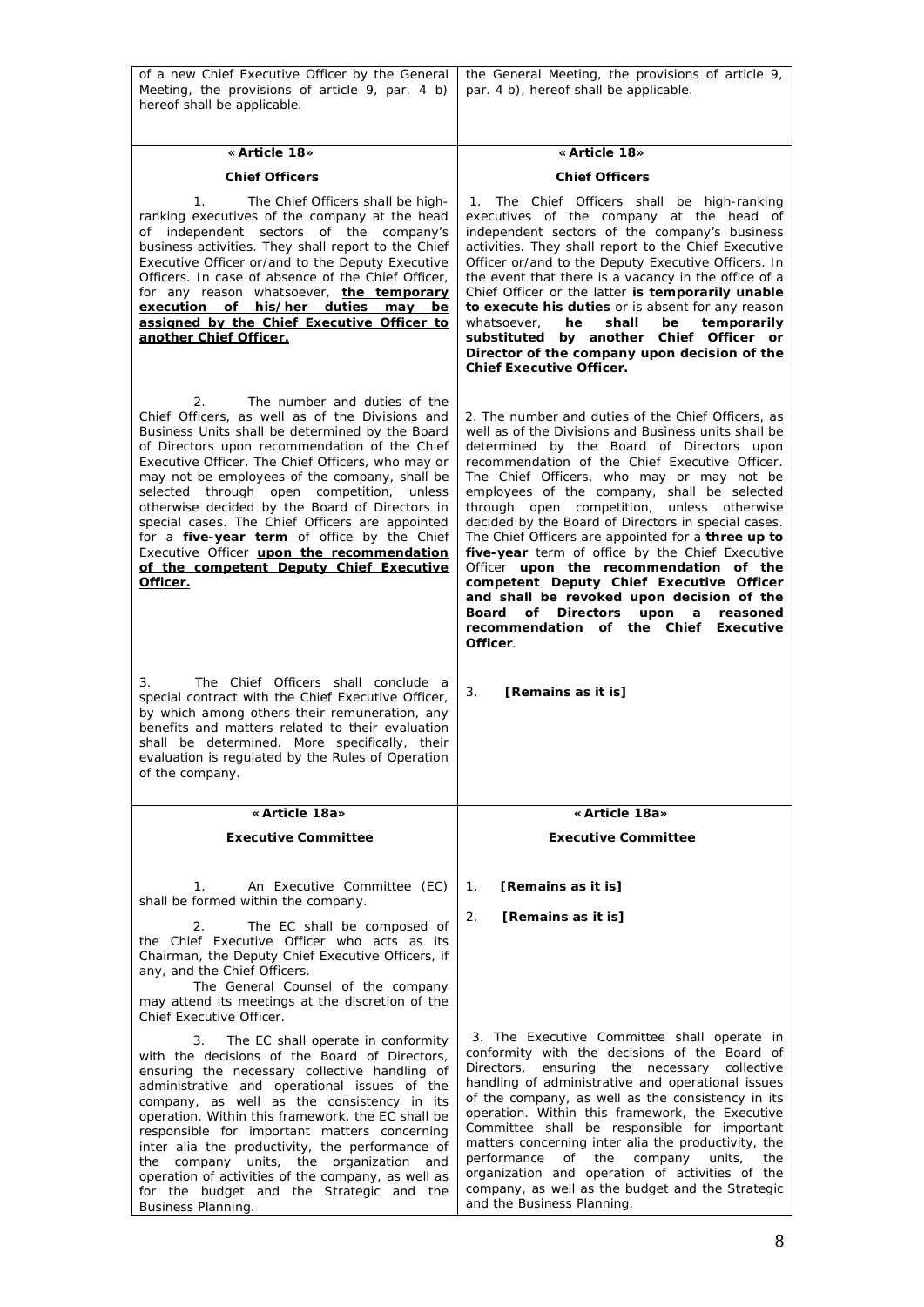| Moreover, the EC shall decide on<br>the conclusion of contracts concerning supplies,<br>assignment of projects, furnishing of services<br>and generally any kind of financial contract up to<br>an amount fixed as per case by the Board of<br>Directors. It shall also make decisions and<br>settle any matter pertaining<br>to<br>the<br>execution of the said contracts.<br>4.<br>The<br>ЕC<br>shall<br>operate<br>in<br>accordance with its Rule of Operation,<br>as<br>approved by the Board of Directors upon<br>recommendation by the Chief Executive Officer.                                                                                                                                                                                                                    | Moreover, the Executive Committee shall decide<br>on the awarding of contracts concerning<br>supplies, assignment of projects, furnishing of<br>services and generally any kind of financial<br>contract up to an amount fixed as per case by the<br>Board of Directors."<br>4.<br>[Remains as it is]                                                                                                                                                                                                                                                  |
|------------------------------------------------------------------------------------------------------------------------------------------------------------------------------------------------------------------------------------------------------------------------------------------------------------------------------------------------------------------------------------------------------------------------------------------------------------------------------------------------------------------------------------------------------------------------------------------------------------------------------------------------------------------------------------------------------------------------------------------------------------------------------------------|--------------------------------------------------------------------------------------------------------------------------------------------------------------------------------------------------------------------------------------------------------------------------------------------------------------------------------------------------------------------------------------------------------------------------------------------------------------------------------------------------------------------------------------------------------|
|                                                                                                                                                                                                                                                                                                                                                                                                                                                                                                                                                                                                                                                                                                                                                                                          | 5. The absence or temporary inability to<br>attend or vacancy in the office of up to two<br>(2) members of the Executive Committee,<br>without being represented, shall not impede<br>the constitution, meeting and functioning of<br>aforementioned<br>EC,<br>without<br>the<br>the<br>members, with the exception of the Chief<br>Executive Officer.                                                                                                                                                                                                 |
|                                                                                                                                                                                                                                                                                                                                                                                                                                                                                                                                                                                                                                                                                                                                                                                          | 6. Each of the members of the EC many,<br>upon written order, lawfully represents only<br>one other member. The representation to the<br>EC may not be assigned to any person who is<br>not member of the EC.                                                                                                                                                                                                                                                                                                                                          |
| «Article 21»                                                                                                                                                                                                                                                                                                                                                                                                                                                                                                                                                                                                                                                                                                                                                                             | «Article 21»                                                                                                                                                                                                                                                                                                                                                                                                                                                                                                                                           |
| Invitation to the General Meeting                                                                                                                                                                                                                                                                                                                                                                                                                                                                                                                                                                                                                                                                                                                                                        | Invitation to the General Meeting                                                                                                                                                                                                                                                                                                                                                                                                                                                                                                                      |
|                                                                                                                                                                                                                                                                                                                                                                                                                                                                                                                                                                                                                                                                                                                                                                                          |                                                                                                                                                                                                                                                                                                                                                                                                                                                                                                                                                        |
| $\mathcal{I}$ .<br>The Invitation to the General<br>Meeting, with the exception of repeat General<br>Meetings and of meetings regarded as such,<br>shall clearly state at least the venue, date, and<br>time of the meeting, the items on the agenda,<br>the shareholders entitled to participate, as well<br>as precise instructions about the way the<br>shareholders shall be able to participate in the<br>meeting and exercise their rights in person or by<br>proxy, or potentially through remote attendance<br>(from a distance), shall be available in a<br>prominent place at the registered office of the<br>company and shall be published by posting on<br>the website of the company and the website of<br>the GECR, and in any case, as provided for by<br>law each time. | 1.<br>[Remains as it is]                                                                                                                                                                                                                                                                                                                                                                                                                                                                                                                               |
| The General Meeting shall be convened<br>2.<br>at least twenty (20) days prior to the date set for<br>the meeting, inclusive of days legally excluded<br>(holidays). Posting on the website of the<br>GECR shall be made at least ten (10) full<br>days and the posting on the website of the<br>company twenty (20) days prior to the date<br>that the company announced without delay<br>to the GECR the posting on the website. In<br>the event of repeat General Meetings, the time<br>limits set forth herein are reduced by one half.                                                                                                                                                                                                                                              | The General Meeting shall be convened<br>2.<br>at least twenty (20) days prior to the date set<br>for the meeting, inclusive of days legally<br>excluded (holidays). The invitation shall be<br>posted on the company's website twenty<br>(20) days prior to the date of the General<br>Meeting and at the same time the company<br>shall announce to the GECR (G.E.MI) its<br>relevant posting on the website, according<br>to law [3]. In the event of repeat General<br>Meetings, the time limits set forth herein shall<br>be reduced by one half. |
| 3. The day of publication of the notice of<br>invitation to attend a General Meeting and the<br>day on which such meeting shall be held are not<br>counted.                                                                                                                                                                                                                                                                                                                                                                                                                                                                                                                                                                                                                              | <u>Note</u> [3]<br>The rewording of this passage is proposed so<br>as to become more clear to the shareholders.<br>3.<br>[Remains as it is]                                                                                                                                                                                                                                                                                                                                                                                                            |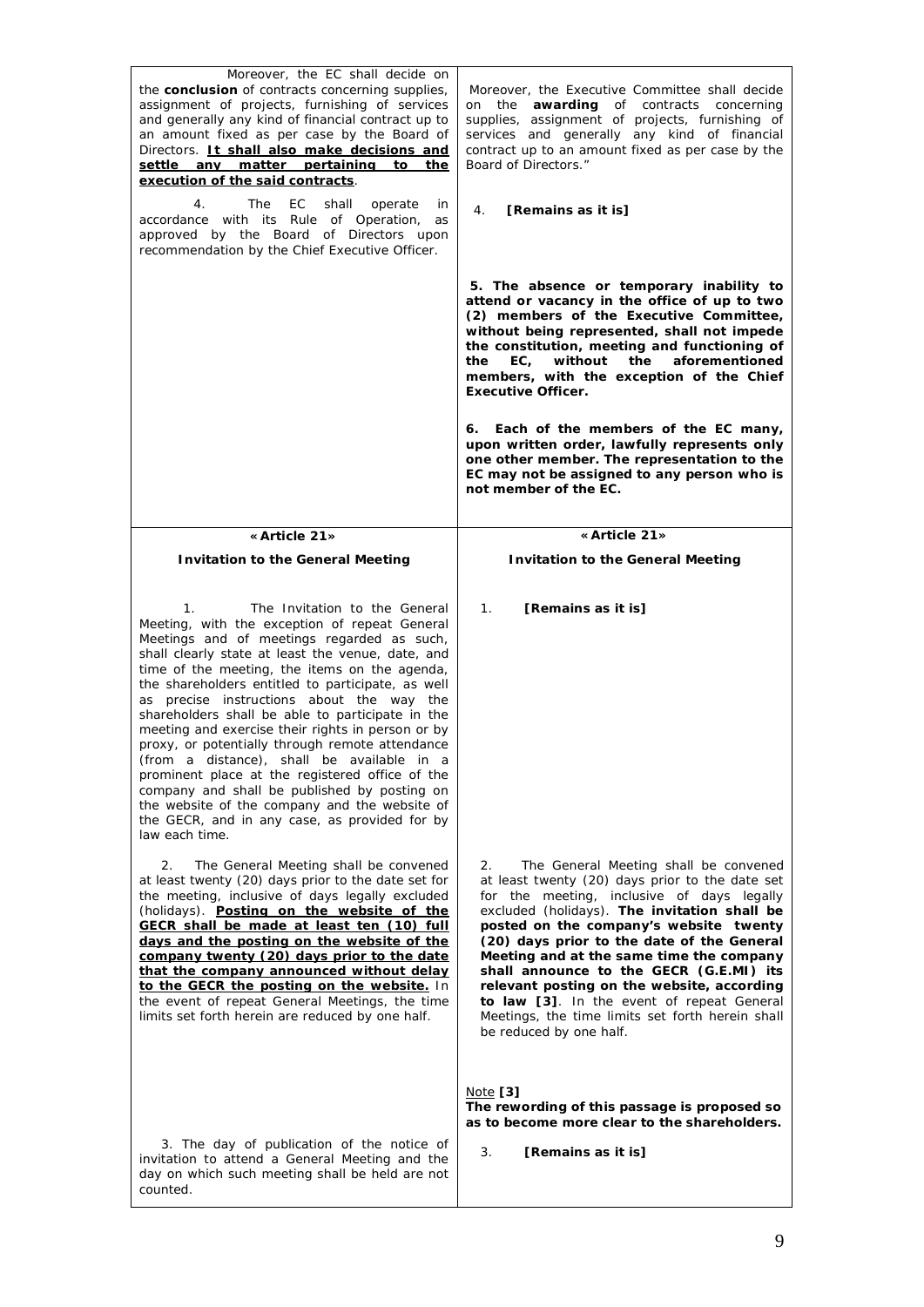| 4.<br>[Remains as it is] |
|--------------------------|
|                          |
|                          |
|                          |
|                          |
|                          |
|                          |
| 5.<br>[Remains as it is] |
|                          |
|                          |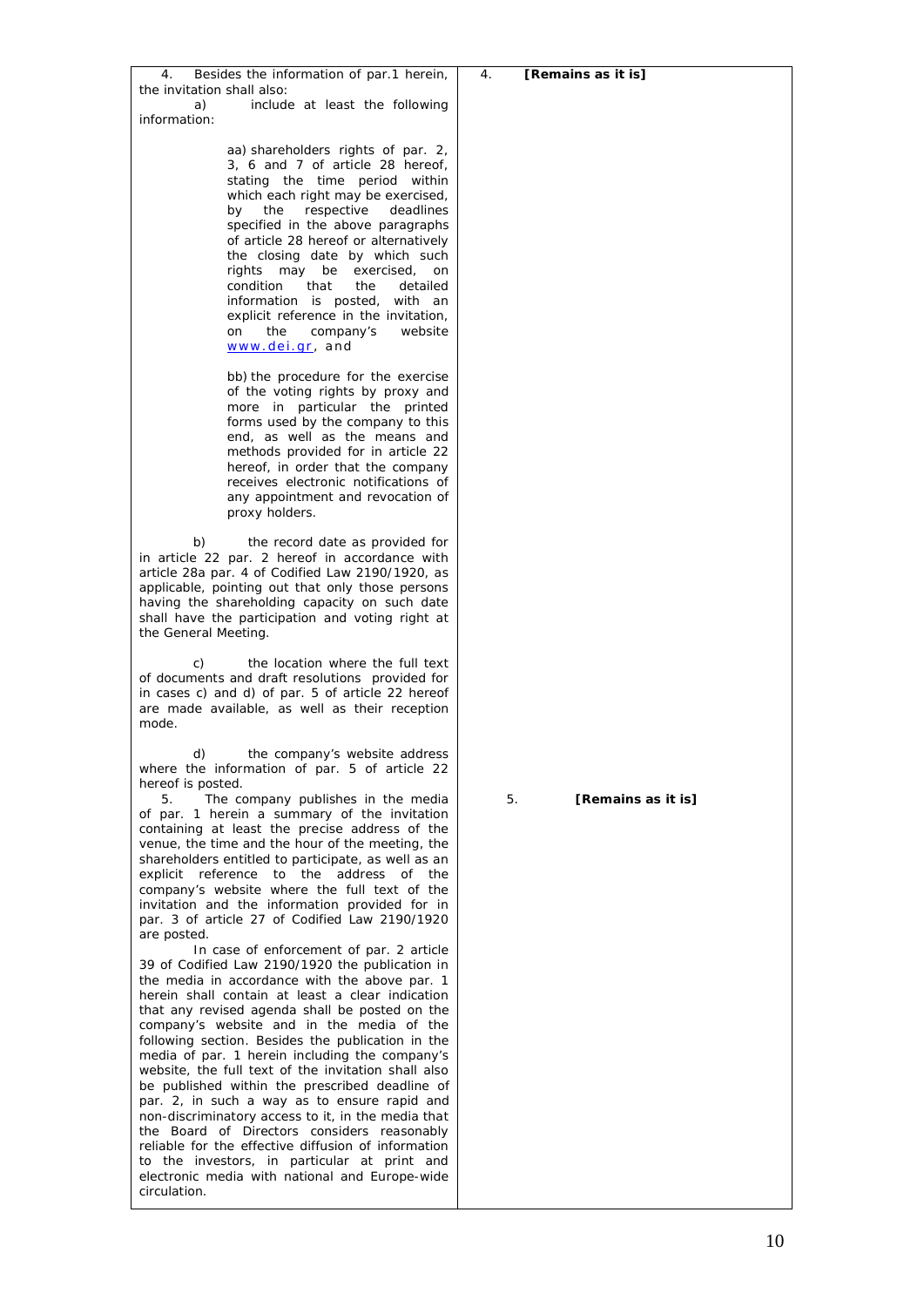| «Article 31»                                                                                                                                                                                                                                                                                                                                                                                                                                                                                                                                                                                                                                                                                                                                                                                                                                                                 | « Article 31»                                                                                                                                                                                                                                                                                                                                                                                                                                                                                                                                                                                                                                                                                                                                                                                                |
|------------------------------------------------------------------------------------------------------------------------------------------------------------------------------------------------------------------------------------------------------------------------------------------------------------------------------------------------------------------------------------------------------------------------------------------------------------------------------------------------------------------------------------------------------------------------------------------------------------------------------------------------------------------------------------------------------------------------------------------------------------------------------------------------------------------------------------------------------------------------------|--------------------------------------------------------------------------------------------------------------------------------------------------------------------------------------------------------------------------------------------------------------------------------------------------------------------------------------------------------------------------------------------------------------------------------------------------------------------------------------------------------------------------------------------------------------------------------------------------------------------------------------------------------------------------------------------------------------------------------------------------------------------------------------------------------------|
| Net Profits and Distribution thereof                                                                                                                                                                                                                                                                                                                                                                                                                                                                                                                                                                                                                                                                                                                                                                                                                                         | Net Profits and Distribution thereof                                                                                                                                                                                                                                                                                                                                                                                                                                                                                                                                                                                                                                                                                                                                                                         |
| Net profits of the company shall<br>1.<br>be considered those deriving after deducting<br>from the gross profits all expenditure, losses,<br>depreciations provided by law, as well as any<br>other corporate encumbrance.                                                                                                                                                                                                                                                                                                                                                                                                                                                                                                                                                                                                                                                   | $\mathbf{1}$ .<br>[Remains as it is]                                                                                                                                                                                                                                                                                                                                                                                                                                                                                                                                                                                                                                                                                                                                                                         |
| 2.<br>The<br>profits<br>shall<br>net<br>be<br>distributed as follows:<br>At least five percent (5%) of<br>a)<br>the net profits shall be deducted for the creation<br>of a regular reserve fund. This retention shall<br>cease to be mandatory, when such reserve fund<br>reaches an amount equal to one third (1/3) of<br>the share capital. If, however, the reserve fund<br>is reduced, for any reason whatsoever, the<br>deduction shall be resumed until the same<br>amount has been reached.                                                                                                                                                                                                                                                                                                                                                                           | 2. The net profits shall be distributed as<br>follows:<br>[Remains as it is]<br>a)                                                                                                                                                                                                                                                                                                                                                                                                                                                                                                                                                                                                                                                                                                                           |
| The amount distributed to the<br>b)<br>shareholders as dividend cannot be less than<br>35% of the net profits of the company [or less<br>than 6% of the paid-up share capital<br>(whichever shall be the highest)] [4]. By<br>resolution of the General Meeting taken in<br>accordance with the provisions of articles 29,<br>par. 3 and 4, and article 31, par. 2 of Codified<br>Law 2190/1920, the balance of net profits after<br>deduction for the creation of a regular reserve<br>fund and distribution of a first dividend, may be<br>appropriated, in whole or in part, for the<br>increase of the share capital through issuance of<br>new shares furnished to the shareholders free of<br>charge, instead of an additional dividend. In this<br>case, the provisions of paragraph 3, article 3a of<br>Codified Law 2190/1920, as in force, shall be<br>applicable. | b)<br>The<br>distributed<br>the<br>amount<br>to<br>shareholders as dividend cannot be less than 35%<br>of the net profits of the company. By resolution of<br>the General Meeting taken in accordance with the<br>provisions of articles 29, par. 3 and 4, and article<br>31, par. 2 of Codified Law 2190/1920, the balance<br>of net profits after deduction for the creation of a<br>regular reserve fund and distribution of a first<br>dividend, may be appropriated, in whole or in<br>part, for the increase of the share capital through<br>issuing of new<br>shares<br>furnished<br>the<br>to<br>shareholders free of charge, instead of an<br>additional dividend. In this case, the provisions of<br>3, article 3a of Codified<br>paragraph<br>Law<br>2190/1920, as in force, shall be applicable. |
| Any distribution to shareholders<br>3.<br>shall be subject to the provisions of articles 44a<br>of Codified Law 2190/1920,<br>and 46a<br>as<br>applicable.                                                                                                                                                                                                                                                                                                                                                                                                                                                                                                                                                                                                                                                                                                                   | 3.<br>[Remains as it is]                                                                                                                                                                                                                                                                                                                                                                                                                                                                                                                                                                                                                                                                                                                                                                                     |
| Note [4] The abolition of the underlined and<br>in bold passage is proposed for reasons of<br>alignment with the mandatory rules of<br>article 45 par. 2 item b) of Codified Law<br>2190/1920, as applicable, combined with<br>article 3 of Emergency Law 148/1967, as<br>applicable.                                                                                                                                                                                                                                                                                                                                                                                                                                                                                                                                                                                        |                                                                                                                                                                                                                                                                                                                                                                                                                                                                                                                                                                                                                                                                                                                                                                                                              |

## **ITEM FOUR: Announcement in view of the approval of the election of a new Member to the Board of Directors and of its capacity, in substitution for a Member that resigned**.

Pursuant to article 9, par. 4, section a) of the applicable Articles of Incorporation of PPC SA, in case that for any reason whatsoever there shall be a vacancy in the office of a Board Member elected in accordance with the procedure set forth in par. 2, section a) of the abovementioned article of the applicable Articles of Incorporation, namely by the General Meeting of the Shareholders, the remaining Members of the Board shall elect another Member for the balance of the term of the Member in the office of whom a vacancy has occurred, and such election shall